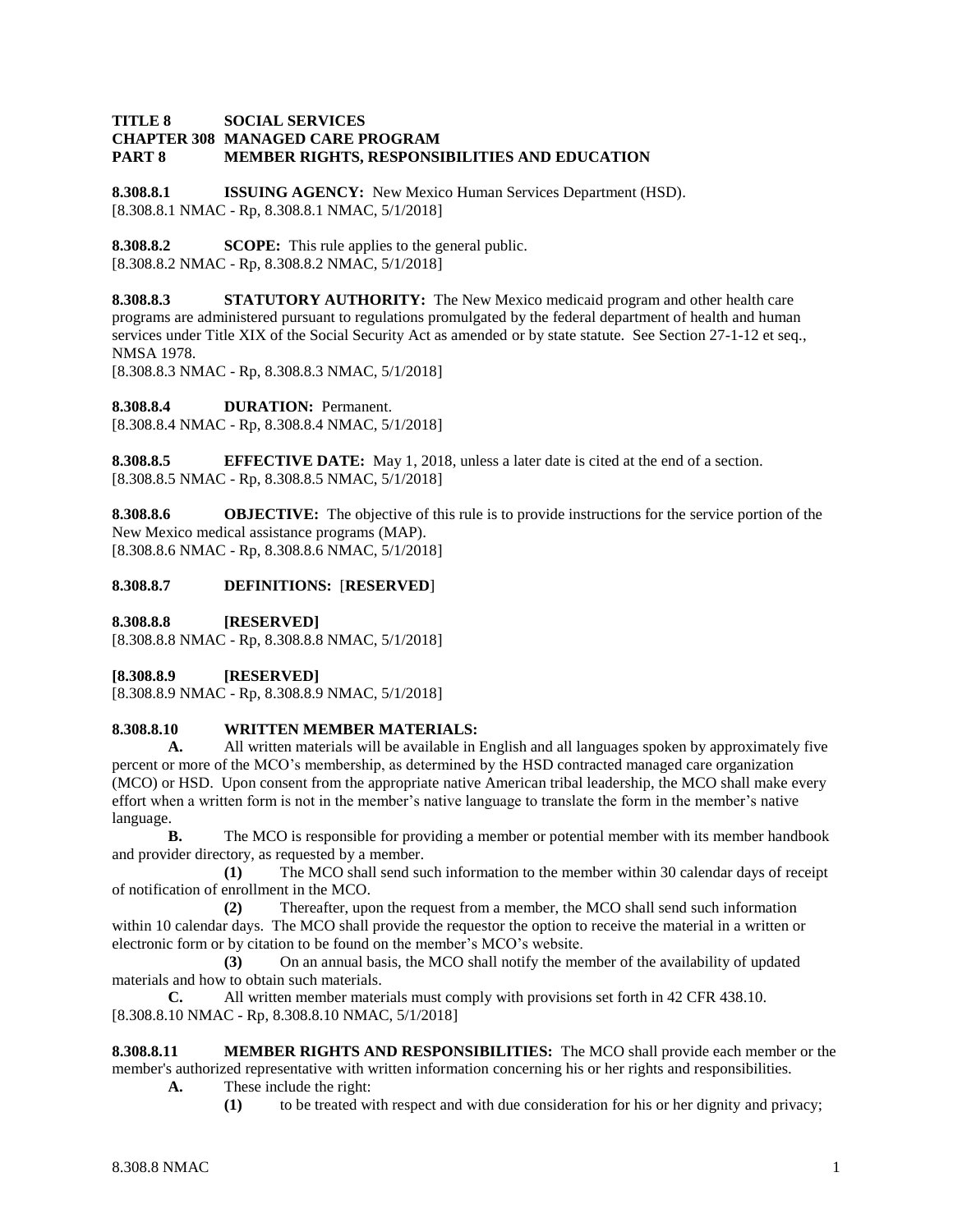**(2)** to receive information on available treatment options and alternatives, presented in a manner appropriate to his or her condition and ability to understand such information;

**(3)** to make and have honored his or her advance directive that is consistent with state and federal laws;

**(4)** to receive covered services in a nondiscriminatory manner;

**(5)** to participate in decisions regarding his or her health care, including the right to refuse

treatment;

**(6)** to be free from any form of restraint or seclusion used as a means of coercion, discipline, convenience or retaliation, as specified in federal regulations on the use of restraints and seclusion;

**(7)** to request and receive a copy of his or her medical records and to request that they be amended or corrected as specified in 45 CFR 164.524 and 526;

**(8)** to choose an authorized representative to be involved, as appropriate, in making his or her health care decisions;

**(9)** to provide informed consent;

**(10)** to voice grievances concerning the care provided by the MCO;

**(11)** to appeal any action regarding medicaid services that the member or his or her authorized representative or authorized provider believes is erroneous;

**(12)** to protect the member, his or her authorized representative or authorized provider who uses the grievance, appeal, and HSD administrative hearing processes from fear of retaliation;

**(13)** to choose from among contracted providers in accordance with his or her MCO's prior authorization requirements;

**(14)** to receive information about covered services and how to access these covered services, and providers;

**(15)** to be free from harassment by the MCO or its contracted providers in regard to contractual disputes between the MCO and the provider;

**(16)** to participate in understanding physical and behavioral health problems and developing mutually agreed-upon treatment goals; and

**(17)** to be assured that the MCO complies with any other applicable federal and state laws including: Title VI of the Civil Rights Act of 1964 as implemented by regulations in 45 CFR part 80; the Age Discrimination Act of 1975 as implemented by regulations 45 CFR part 91; the Rehabilitation Act of 1973; Title IX of the Education Amendments of 1972 (regarding education programs and activities); Titles II and III of the Americans with Disabilities Act; and section 1557 of the Patient Protection and Affordable Care Act.

**B.** The MCO shall ensure that each member or the member's authorized representative or authorized provider is free to exercise his or her rights, and the exercise of those rights does not adversely affect the way that the MCO or provider treats the member or member's authorized representative or authorized provider.

**C.** The member or his or her authorized representative or authorized provider, to the extent possible, has a responsibility:

**(1)** to provide information that the MCO and providers need in order to care for the member, such information includes, but is not limited to the member's:

- **(a)** most current mailing address;
- **(b)** most current email address, if one is available;
- **(c)** most current phone number, including any land line and cell phone, if available;

and

- **(d)** most current emergency contact information;
- **(2)** to follow the care plans and instructions from his or her provider that have been agreed

upon;

**(3)** to keep a scheduled appointment; and

**(4)** to reschedule or cancel a scheduled appointment rather than simply fail to keep it.

[8.308.8.11 NMAC - Rp, 8.308.8.11 NMAC, 5/1/2018]

**8.308.8.12 MEMBER HEALTH RECORDS:** The MCO shall provide a member with access to electronic or hard copy versions of his or her personal health records. [8.308.8.12 NMAC - Rp, 8.308.8.12 NMAC, 5/1/2018]

**8.308.8.13 MEMBER HEALTH EDUCATION:** The MCO shall provide health education to its members. Health education is intended to advise or inform the MCO members about issues related to healthy lifestyles,